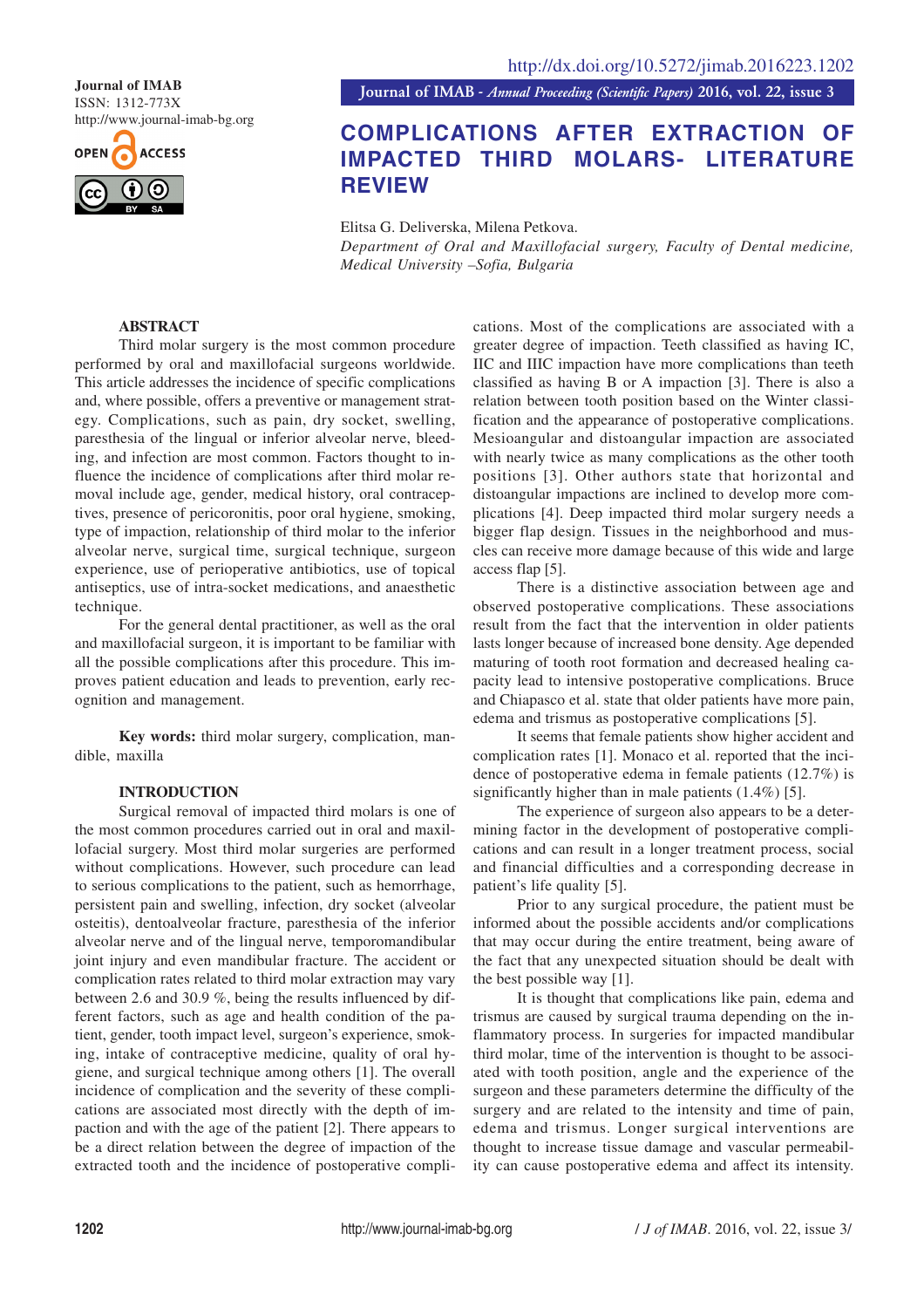In addition, it was reported that longer surgical interventions lead to increased surgical trauma [5].

While evaluating the *postoperative complications* regarding the width and depth of impaction, pain and swelling was common in IIIA (37.5%) followed by IIIB (20%); dry socket was common in IIIA, IA and IIA which was 12.5%, 5% and 4.8% respectively; trismus occurred more in Class IIIB (20%), Class IIIA (12.5%) and Class IB (6.8%) and paresthesia was least common and occurred in 2 patients (0.7%) [4].

### *Bleeding*

Hemorrhage might happen during (accident) or after (complication) the surgery, being classified as late or recurrent hemorrhage. In situations of intense bleeding classified as late, the hemorrhage happens only once, after the end of the procedure. In recurrent hemorrhages, more than one intense bleeding situation takes place, even after initially extinguished.

Anatomical variations, tooth proximity to the vascular nerve bundle of the mandibular canal, and coagulopathy are the main causes of hemorrhage [1]. Patients who have known acquired or congenital coagulopathies require extensive preparation and preoperative planning (eg, determination of International Normalized Ratio, factor replacement, hematology consultation) before third molar surgery [2].

Bleeding can be minimized by using a good surgical technique and by avoiding the tearing of flaps or excessive trauma to bone and the overlying soft tissue. When a vessel is cut, the bleeding should be stopped to prevent secondary hemorrhage following surgery [2].

The most effective way to achieve hemostasis following surgery is to apply a moist gauze pack directly over the site of the surgery with adequate pressure for some minutes or use of bone wax, absorbable hemostats or electrocoagulation.

In some patients, immediate postoperative hemostasis is difficult. In such situations a variety of techniques can be employed to help secure local hemostasis, including over suturing and the application of topical thrombin on a small piece of absorbable gelatin sponge into the extraction socket [2].

Some authors affirm that the hemorrhage cases represent from 0.2 to 5.8% of the accidents/complications and that the compression technique is safe and reliable in the control of intense bleeding [1].

In comparing hemorrhage with gender, age, position of the tooth, classification of the tooth, retention, angle, systemic conditions, bad habits, use of oral contraceptives and menstruation, there weren't any statistically significant differences [5].

#### *Edema/ postoperative swelling*

Postsurgical edema is an expected complication after third molar surgery. It can be caused by the response of the tissues to manipulation and trauma caused during surgery. Its onset is gradual and maximum swelling is present during 48 h after surgery [6]. Regress of the swelling is expected by the 4th day and completely resolution occurs in 7 days [7].

In comparing edema with gender, age, position of the tooth, classification of the tooth, retention, angle, systemic conditions, bad habits, use of oral contraceptives and menstruation, statistically significant differences were observed between edema and classification of the tooth. More edema was observed in class II than in classes I and III. There was a statistically significant difference between edema and partial bony and complete bony impaction [5].

The application of ice packs to the face may make the patient feel more comfortable but has no effect on the magnitude of edema [2].

Most of the surgeons prescribe corticosteroids to control surgical outcomes and yield a comfortable post-surgical healing period [6].

In the initial phase of the inflammatory process, corticosteroids acts by suppressing the production of vasoactive substances such as prostaglandins and leukotrienes. This reduces fluid transudation and edema. These drugs help to control mild pain hence they should be used in conjugation with potent analgesics. *Prolonged use can delay healing and increase patient's susceptibility to infections*. But in dental extraction the doses are for shorter duration, hence chances of adverse effects are very rare. [6]

The dose of the drug should be more than the cortisol released normally by the body. Due to this reason, some authors consider that 8 mg dexamethasone and 40 mg methylprednisolone were used which corresponded to 200 mg of cortisol. [6]

*Dexamethasone significantly reduced the incidence of swelling as compared to methylprednisolone*. This is attributed to the half-life of the drug which is more than methylprednisolone. The efficacy of dexamethasone is also due to the reason that it reduces the formation of thromboxane A2 which in turn reduces the amount of prostaglandin E2 that is formed [6]. Good results were also obtained with 32 mg methylprednisolone and 400 mg ibuprofen administered 12 h before and 12 h after surgery respectively.

Postoperative edema can also be controlled with dexamethasone administered in the submucosa [8]. Submucosal administration of 4 mg dexamethasone 1 h before surgery has been compared with that of 8 mg dexamethasone plus 2 g amoxicillin/clavulanic acid two times a day. Both dosages improved swelling versus untreated groups, but no differences were observed between the two dosage regimens.

In striking contrast with this observation, some authors reported that in patients undergoing surgery for impacted third molars, administration of 8 mg dexamethasone 1 h before surgery, followed by 750 mg paracetamol every 6 h for 4 days produced a better control of swelling compared to treatment with 4 mg dexamethasone [9]. Dexamethasone has also been administered 1 h before surgery (4 mg orally) and 12 h after surgery (4 mg IV), along with antalgic agents (30 mg ketorolac IV), when pain was present. [10] In this study, treatment with dexamethasone always produced a good control of swelling, as measured 24 and 48 h after surgery.

Elhag et al. [11] reported that administration of 10 mg dexamethasone IM, 1 hour before surgery and 10–18 h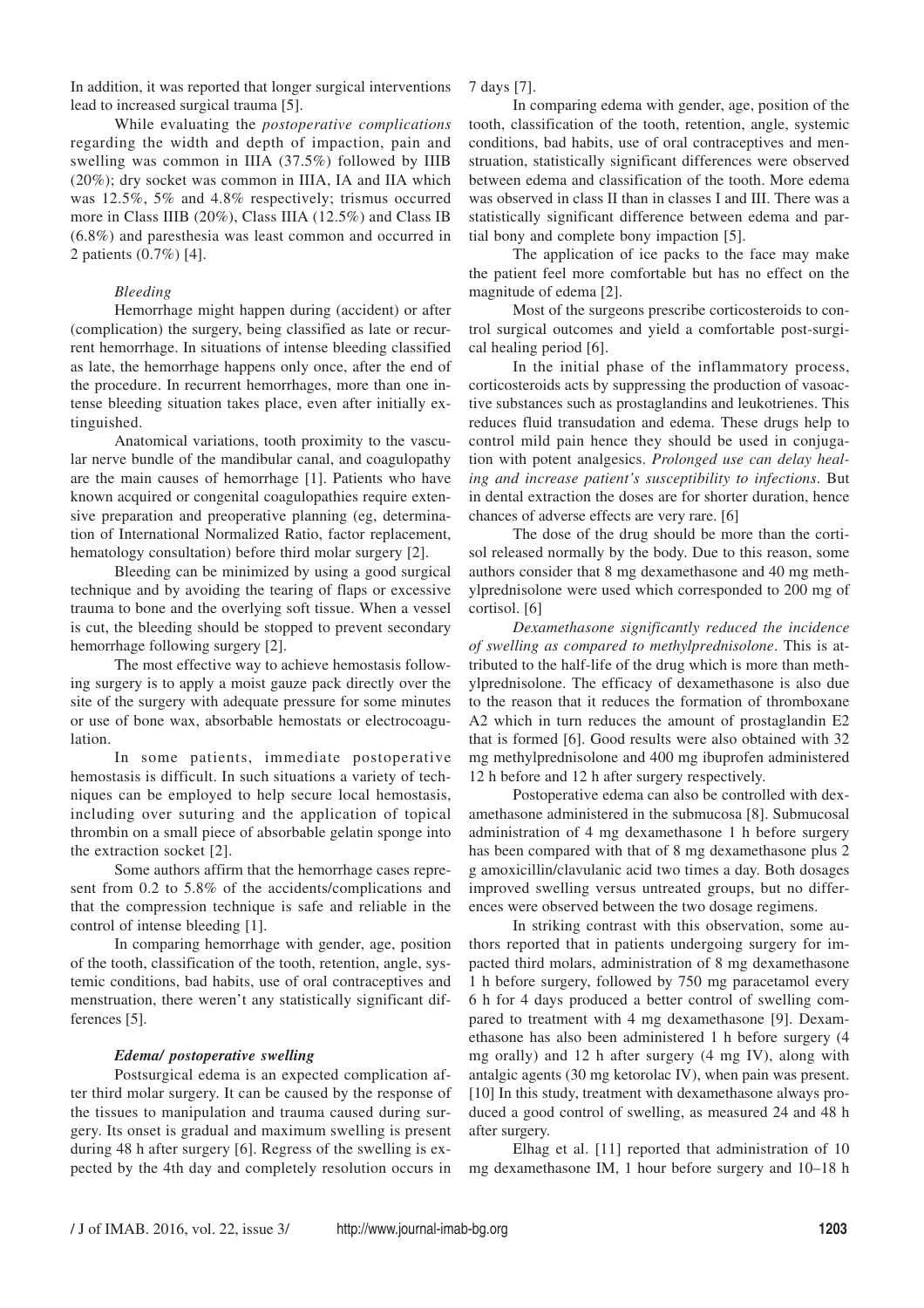later together with antibiotic therapy (400 mg oral metronidazole, administered pre- and post-surgically), significantly reduces swelling when compared to only postoperative treatment, without corticosteroids.

Although a significant reduction (50%) of swelling was observed 2 days after surgery in patients treated with 4 mg dexamethasone IM, no effect was present after 7 days. However, when administered 5–10 min before surgery, 4 mg dexamethasone i.v. was not effective in controlling edema when no antibiotic therapy was associated with it.

The investigated studies showed how the effectiveness of the corticosteroid administration before surgery could not be considered as a predictable therapy in order to control the postoperative swelling and edema of the surgical area. However, corticosteroids administration during the surgeries or in the postoperative period seems to give a great benefit for reducing the swelling and postoperative edema.

Different surgical strategies have been reported in the literature to reduce the postoperative discomfort after the third molar surgeries. They can be used either separately or in association with pre- or postoperative strategies. Different *kinds of flaps* have been used during extraction of impacted third molars, specifically to assess whether a marginal flap could control postoperative swelling better than a paramarginal one [12]. No significant difference in the entity of swelling was observed after using the two kinds of flaps. However, there were no significant differences between the marginal and paramarginal flaps in terms of swelling.

In contrast, Kirk et al. [13] reported significant differences, particularly for swelling and pain, during the 2nd day post-surgery between a group with a buccal flap and a group with a triangular flap modified by Szmyd [14]. In the latter case, an increased swelling was observed. Pasqualini et al. [15] have compared 100 patients treated with tight suture with 100 patients sutured after removal of 5–6 mm of mucosa distally to second molar to allow draining. Using this procedure, postoperative swelling was reduced especially on days 2 and 4, while in the group treated with tight suture, the peak of swelling was observed on day 3.

According to several authors, [16, 17, 18] tight closure favors edema formation by creating a unidirectional valve that allows fragments of food to reach the cavity, but not to leave it easily. This can be the origin of local infection, inflammation, edema and potential alveolar osteitis and pain for difficult draining. [19]

According to other authors different factors such as edema, pain and trismus that follow extraction of impacted third molars can be related to suture technique and to surgery length, and the use of a draining tube can be helpful in reducing or preventing postoperative swelling. [20]. This has been confirmed in a study specifically designed to compare postoperative responses in two groups, one treated with suture and the other with draining. In the latter, a clear reduction in edema formation was observed. Rakprasitkul and Pairuchvej [21] obtained similar results. They reported reduced swelling with suture in the presence of a draining tube when compared to the primary suture.

In a different study, the effect of draining has been compared with methylprednisone treatment. [22] Although

no significant differences were reported, pharmacological treatment reduced swelling and was better tolerated by patients. It is then reasonable to conclude that most authors prefer secondary healing and/or draining rather than primary closure.

Different surgical procedures have also been related to postoperative swelling. Osteotomy through *piezosurgery* has given positive results on tumefaction compared to traditional techniques. However, often, the studies analyzed did not involve extraction of impacted third molars, but general osteotomy of the jaws. [23, 24, 25]

Therapeutic effects of ice applied on a surgery wound are due to changes of hematic flow and consequent vasoconstriction and reduced metabolism. In surgery and orthopedics, in fact, the main function of ice on the treated area is to produce vasoconstriction and to control bleeding, resulting in reduced metabolism and control of bacterial growth. [26] The application of ice does not have to be too long as this may be responsible for tissue death due to prolonged vasoconstriction, ischemia and capillary thrombosis and lymph stasis.

It is interesting to note that low laser dosage (4 J cm2), applied soon after surgery, produces a good control of swelling, especially in patients treated with 4 mg dexamethasone IM [27]

The first physiological response of tissues to cryotherapy is reduction of local temperature that causes reduced cellular metabolism. In this way, cells consume less oxygen and resist longer to ischemia. [28] In the treatment of impacted third molars, the use of ice shows a good efficacy in reducing post-surgery swelling and pain. In the postoperative period, the use of ice pack is largely recognized to provide good results and it helps the patient to cooperate with pharmacological treatments and/or intraoperative strategies in the prevention of edema. All pharmacological therapies used post-surgery are valid although they differ in the compounds used and their ways of administration. [29]

## *Trismus*

Trismus is a normal and expected outcome following third molar surgery.

Trismus is evaluated by the distance between the upper and lower right central incisors at the maximum mouth opening; a modification of this method calculates the quotient between preoperative and postoperative distance. Other authors simply consider two possible alternatives: presence or absence of trismus, taking into account a difference of 5mm. There is a reliable and valid patients' self assessment of mouth opening using a cardboard scale [9]

Like edema, jaw stiffness usually reaches its peak on the second day and resolves by the end of the first week. [2]

There is a strong correlation between postoperative pain and trismus, indicating that pain may be one of the principal reasons for the limitation of opening after the removal of impacted third molars. [2]

In comparing trismus with gender, age, position of the tooth, classification of the tooth, retention, angle, systemic conditions, bad habits, use of oral contraceptives and menstruation period, statistically significant differences were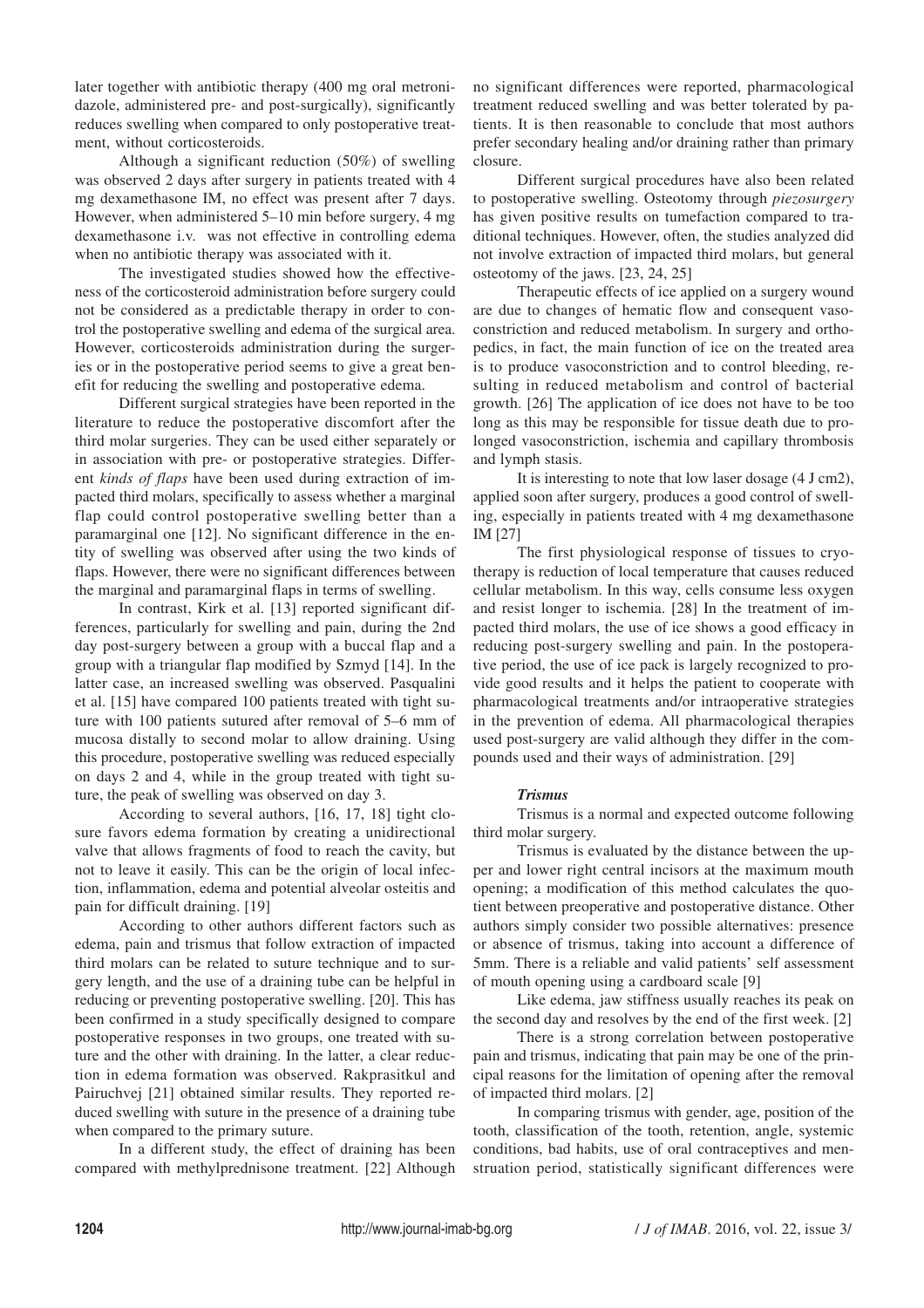observed between trismus and partial bony impaction of tooth. The absence of trismus after the extraction of partial bony impacted tooth was 49.6%, presence of edema was 62.5%, while these means were 0% and 37.2% for trismus after the extraction of mucosal impacted teeth and 13.3% and 37.5% for trismus after the extraction of complete bony impacted teeth. [5]

Patients who are administered steroids for the control of edema also tend to have less trismus.[2] Dexamethasone caused less trismus compared to methylprednisolon. [6]

#### *Pain*

Another postsurgical morbidity expected after third molar surgery is pain. The post surgical pain begins when the effects of the local anesthesia subsides and reaches peak levels in 6 to 12 hours postoperatively. 37.7% patients reported mild pain on the third post-operative day and 43.4% patients had no pain on the seventh post operative day. [7]

A large variety of analgesics are available for management of post surgical pain. The most common ones are combinations of analgetics (Metamizol), Paracetamol and nonsteroidal anti inflammatory analgesics. Analgesics should be given before the effect of the local anesthesia subsides. In this manner, the pain is usually easier to control, requires less drug, and may require a less potent analgesic. The administration of nonsteroidal analgesics before surgery may be beneficial in aiding in the control of postoperative pain. [2]

Women may be more sensitive to postoperative pain than men; thus, they require more analgesics. [2]

Swelling, pain and trismus are considered as transient complications and are expected with surgery. Although transitory, these conditions can be a source of anxiety for the patient.[7]

#### *Infection*

An uncommon post surgical complication related to the removal of impacted third molars is infection.

The postoperative infection rate reported in the literature varies between 1.5% and 5.8%,or between 0.9% and 4.3% depending on the articles consulted. [3]

Infection after removal of mandibular third molars is not so common complication. About 50% of infections are localized subperiosteal abscess-type infections, which occur 2 to 4 weeks after a previously uneventful postoperative course. These are usually attributed to debris that is left under the mucoperiosteal flap and are easily treated by surgical debridement and drainage. Of the remaining 50%, few postoperative infections are significant enough to warrant surgery, antibiotics, and hospitalization. [2]

Antibiotic prophylaxis reduces the risk of experiencing infection, alveolar osteitis and pain after third-molar extractions in healthy adults, but it also results in an increased risk of mild, transient adverse effects. Given the low risk of infection after tooth extraction in healthy young adults, substantial increased risk of experiencing adverse effects, the potential development of resistant bacteria due to antibiotic use and the management of infection if it occurs, some authors did not support routine prescription of antibiotic prophylaxis for healthy people undergoing extraction of third molars. [30]

The antibiotic prophylaxis is the most controversial factor among the others, and some studies highlight that its use is necessary only when there is exposure of the vascular nerve bundle of the mandibular canal, increasing the chances of infection in up to seven times. [1]

Antibiotic therapy to treat established infection or as prophylactic strategy to prevent distance site infection or to control postoperative discomfort in third molar surgery is today a broadly accepted indication with documented efficacy. [8].

According to the literature review, the use of the antibiotics before surgery could be considered a predictable procedure to avoid and control the possible infection related to the surgery. If infection and inflammation are present in the surgical area, an antibiotic therapy seems to give a better clinical compliance of the tissues undergoing surgery. The antibiotic administration before, during and after surgery seems to be a better therapeutic choice for controlling the infection arising in the postoperative period [29]

*Factors such as the patient's age, osteotomy techniques and/or tooth section, delay in repairing the socket, previous local inflammation, surgeons with little experience, and lack of antibiotic prophylaxis are considered to predispose the infection.* [1]

#### *Alveolar Osteitis (AO) [dry socket]*

The sequence of normal healing after extraction does not always occur. In some instances, early clot formation in the socket is followed by premature clot necrosis or loss, accompanied by pain and a fetor oris. [31]

The alveolar osteitis (dry socket, alveolitis sicca dolorosa, localized alveolar osteitis, fibrinolytic alveololitis is a disturbance in healing that occurs after the formation of a mature blood clot but before the blood clot is replaced with granulation tissue. [31] The primary etiology appears to be one of excess fibrinolysis, with bacteria playing an important but yet ill-defined role. This fibrinolysis occurs during the third and fourth days and results in symptoms of pain and malodor after the third day or so following extraction. The source of the fibrinolytic agents may be tissue, saliva, or bacteria. [2]

The reported incidence of alveolitis varies widely, from as low as 0.5% to as high as 68.4%, but most studies indicate a rate between 5% and 10%. Diagnostic criteria, which vary from author to author, might partly explain this variation. [3] The alveolar osteitis or dry socket is characterized by an intense and throbbing pain that cannot be controlled by common pain killers, starting between the second and fifth days after the surgery, with unpleasant smell and without incorrupt tissue in the interior of the socket. [1]

Some researchers classified alveolitis as being alveolar tissue necrosis with exposed bone, with a prolongation of pain between 5 and 7 days, of a neuralgic character, intense or severe. Other authors offer a more descriptive definition: the presence of a gray necrotic clot relative to a bare area of the socket, along with great stench and pain in the zone. A further diagnostic criteria was pain and discomfort,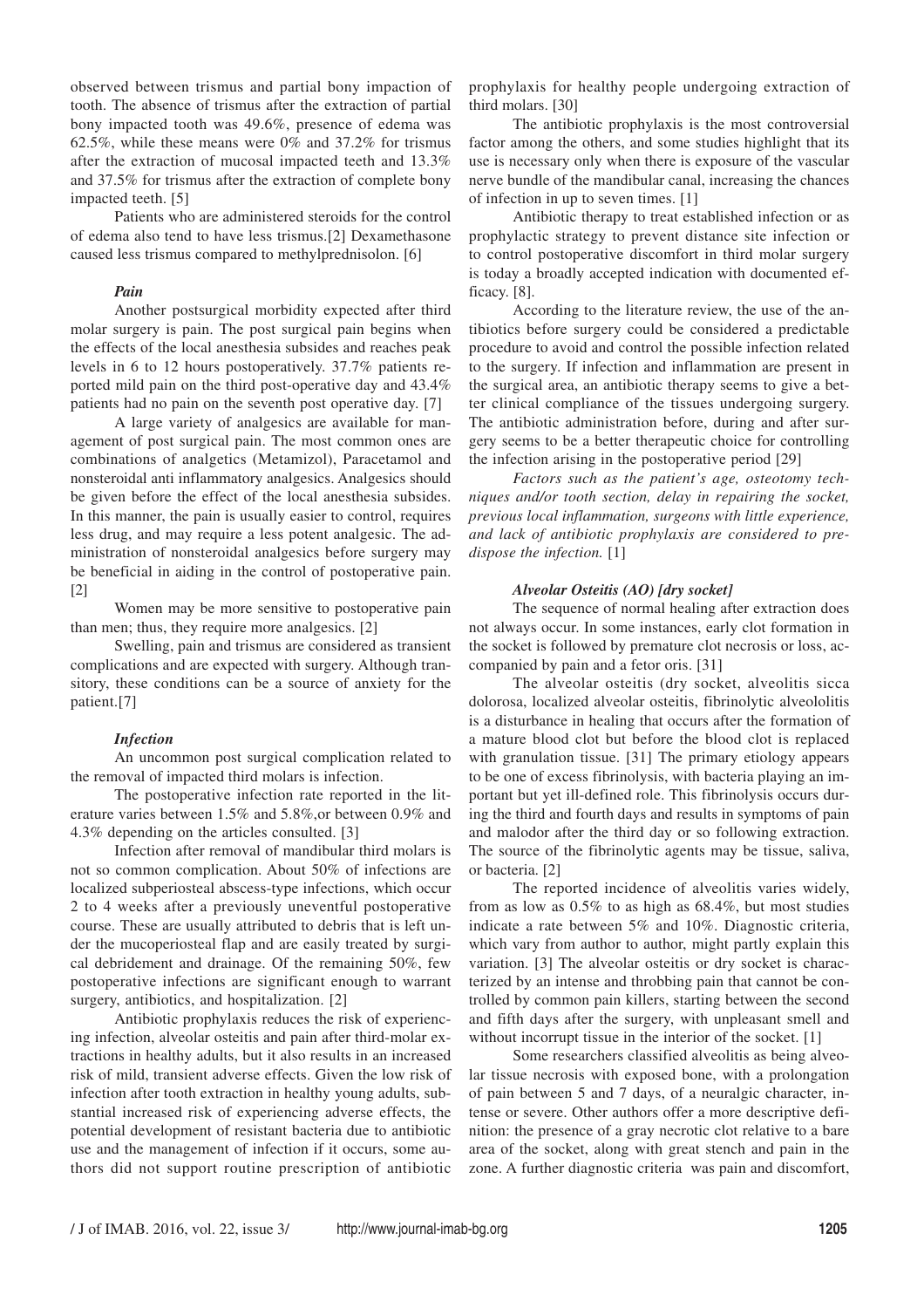if medication does not alleviate the pain, and if exposed bone or necrotic debris is showing in the alveolus. [32]

*As possible risk factors, we can include untimely surgical maneuvers, surgery difficulty level, surgeon's experience, tooth position in the arch, smoking, patient's age, being a female, use of oral contraceptive and corticoids, use of local anesthetics with vasoconstrictor, and intrinsic factors such as coagulopathy among others*.[1]

The incidence of postoperative alveolitis in association with oral contraceptive (OC) use has been investigated by many authors, with conflicting results. Some studies have demonstrated an increased rate of alveolitis among women taking OC but others did not. This discrepancy can be explained by the lower estrogen concentration in the new generations of OC. [3]

Cohen et al. suggest, on a literature review of the most relevant articles, that there are not enough data to consider oral contraceptive as an important risk factor to dry socket in elective surgeries to extract third molars. Not enough evidence was found to affirm that the menstrual cycle influences the development of dry socket. On the other hand some authors affirm that women who use oral contraceptive medicine have five times more chances of developing dry socket than men. [1] Other considerations that must be pointed out regarding dry socket is the patient's age, which might hinder the repairing process and healing of older patients and worsen the bone tissue quality. [1] The incidence of dry socket seems to be higher in patients who smoke. [2]

The occurrence of dry socket can be reduced by several techniques, most of which are aimed at reducing the bacterial contamination of the surgical site. Presurgical irrigation with antimicrobial agents such as chlorhexidine reduces the incidence of dry socket by up to 50%. Copious irrigation of the surgical site with large volumes of saline is also effective in reducing dry socket. Topical placement of small amounts of antibiotics such as tetracycline or lincomycin may also decrease the incidence of alveolar osteitis. [2] Maintenance of the coagulum inside the socket by using appropriate suture techniques may also help in the prevention of this complication. [1] To the subject of clot stabilization and healing, one should consider the use of resorbable substances such as gelatin sponge, polylactic acid, and methylcellulose as clotstabilizing socket implants. The record of such substances in preventing AO is mixed,but the combinations of these inexpensive materials with topical socket medicaments may yield a decreased tendency for clot lysis and greater mechanical strength to the bulk blood clot. [31]

The goal of treatment of dry socket is to relieve the patient's pain during the delayed healing process. This is usually accomplished by irrigation of the involved socket, gentle mechanical débridement, and placement of an obtundent dressing, which usually contains eugenol. The dressing may need to be changed on a daily basis for several days and then less frequently after that. The pain syndrome usually resolves within 3 to 5 days, although it may take as long as 10 to 14 days in some patients. There is some evidence that topical antibiotics such as metronidazole may hasten resolution of the dry socket.[2]

## *Nerve Disturbances*

Neurological damage of the lingual or inferior alveolar nerve (IAN) is one of the least desired complications of third molar surgery. The incidence of IAN and lingual nerve injuries reported, ranges from 0.4% to 22% and most of these injuries undergo spontaneous recovery. [4, 7 ]

Neurosensory deficit after lower third molar surgery occurs at prevalences of 0.1% to 22% for lingual nerve (LN) deficit and 0.26% to 8.4% for inferior alveolar nerve (IAN) deficit. Sensory deficits may present as anesthesia, hypoesthesia, hyperesthesia, or dysesthesia in the distributions of the LN or IAN, with or without taste disturbance, if the LN is also affected. Within 4 - 8 weeks after surgery, 96% of inferior alveolar nerve (IAN) injuries recover [33], and the recovery rates are not influenced by gender and only slightly by age [34]. Some injuries may be permanent, lasting longer than 6 months, and with varying outcomes ranging from mild hypoesthesia to complete anaesthesia and neuropathic responses resulting in chronic pain. The results showed that after 6 months, recovery seemed to be slight, and confirmed that permanent IAN dysfunction is more frequent after M3 removal in patients older than 30 years.

One third of neurosensory deficits after third molar surgery can be permanent. Although some patients can cope well with mild to moderate hypoesthesia of the affected area, those who are severely affected often request treatment for the condition. The quality of life of patients with anesthesia, severe hypoesthesia, hyperesthesia, dysesthesia, or taste disturbance of the affected area can be significantly impaired. Different treatments have been reported in the literature, yet their efficacies seemed to be variable. [35]

The lingual nerve is most often injured during soft tissue flap reflection, whereas the inferior alveolar nerve is injured when the roots of the teeth are manipulated and elevated from the socket. [2]

There are various neurosensory tests used to evaluate objectively the severity of nerve injury and monitor recovery of the sensation. [35]

Risk factors as regards to damage to IAN are the depth of impaction and dental proximity to alveolar canal.[4] Accordingly, Blondeau and Daniel [3] recommended that prophylactic M3 extraction should be avoided in patients aged 24 years or older because of a high possibility of complications such as permanent neurosensory deficits, infection, and alveolar osteitis.

The risk factors associated with permanent neurosensory deficit are Pell and Gregory IC or IIC classification of impaction, age greater than 24 years, and in females. [3]

When an injury to the lingual or inferior alveolar nerve is diagnosed in the postoperative period, the surgeon should begin long-term planning for its management including consideration of referral to a neurologist and/or microneurosurgeon. [2]

The available treatment modalities for an LN and IAN injury after third molar surgery seem to have unpredictable clinical outcomes and rarely produce complete recovery. What is more, there is insufficient information to indicate the best timing for the treatment of nerve injury after third molar surgery. It has been shown that a significant portion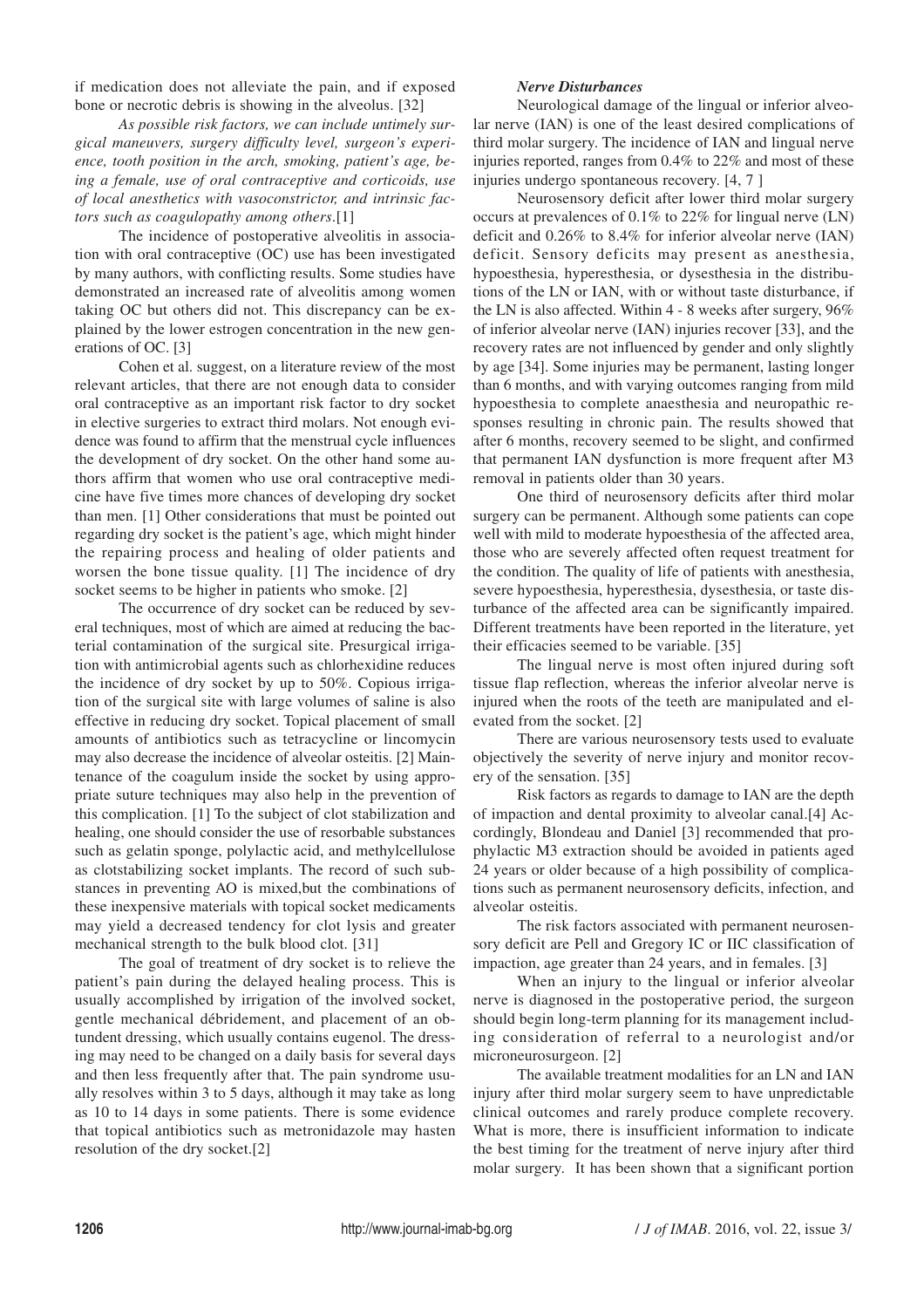of the neurosensory deficit of an LN or IAN after third molar surgery can recover spontaneously. Therefore, LN or IAN injuries tend to be treated in a delayed fashion, depending on the recovery pattern and the extent of disturbance on a patient's social life. It was suggested Wallerian degeneration and a smaller Schwann cell population adjacent to the site of nerve injury can significantly affect the long-term outcome of delayed nerve repair. [35]

Surgery (external neurolysis, direct suturing, autogenous vein graft bridging nerve defect, gore-tex tubing,bridging nerve defect) remained the mainstream of treatment of a neurosensory deficit after third molar surgery. Most subjects who underwent surgical treatment had LN injuries. This can be explained by the fact that the tongue is a very sensitive organ and any taste disturbance with an LN injury might contribute to a higher demand for nerve repair after an LN injury. Several reports suggested a higher chance of spontaneous reinnervation and recovery of the nerve within the inferior alveolar canal. Full recovery of sensation after surgical treatment of the IAN or LN injury is uncommon. Fewer than 30% of patients were reported to have achieved "complete recovery" after external neurolysis of the injured nerve. [35]

Nonsurgical alternatives for treatment of neurosensory deficit are vit. B complex, laser therapy (LLLT), corticosteroids, electrophoresis with nivalin, acupuncture. It was believed LLLT could decrease scar formation and increase collagen formation and healing, which are favorable features in nerve regeneration. [35] Scarring at a site of nerve repair is thought to impede the regeneration of damaged nerve fibers. Our recent studies have shown that anti-scarring agents (such as antibodies to TGFâ1 and 2) can be used to reduce this problem, and hopefully will result in enhanced regeneration. [36]

#### *Temporomandibular disorders (TMDs)*

Temporomandibular disorders (TMDs) is the term used to refer to dysfunctions characterized by pain in the region of the temporomandibular joints and periauricular area, limitations and deviations in the mandibular movements, joint noises and an altered occlusal relation (Dworkin et al, 1990). [37]

The etiology of TMD is multifactorial. When all risk factors for TMDs are considered individually, the two most prevalent factors identified on this population were tooth clenching (77% of the patients) and self-reported stress (59.3%) followed by antecedents of extraction of wisdom teeth (34.3%), endotracheal intubation (30.7%), biting habits (29.3%), gum chewing (28%), and previous orthodontic treatment (28%) [38]

Third molar removal has been implicated as a precipitating event for temporomandibular joint disorders. [39, 37] That is the reason why Deangelis highlights the importance of including an assessment of the temporomandibular apparatus in the pre-operative evaluation of patients with impacted third molars. [39]

The traumatic removal of the mandibular third molar may promote post surgical consequences such as orofacial pain and limited mandibular movements. [37]

Another study demonstrated that when compared with untreated controls, subjects undergoing third molar surgery have a statistically insignificant increased incidence of TMDs 6 months post-operatively. [40]

Treatment of TMD may involve anterior splints occlusal splints, splints with posterior occlusal support, occlusal adjustment, removable therapeutic partial prostheses, although therapeutic support regimens in the areas of psychology, NAID(local and per oral), and physical therapy(exercises) and phisioterapy may be associated depending on the needs of each patient. [37]

Rare complications include *oro-antral fistulas* (0.008– 0.25%), *maxillary tuberosity fractures* (0.6%) and *mandibular fractures* (0.0049%) [41]

#### *Maxillary tuberosity fracture and oro-antral communication*

Upper third molar lies just in front and within the maxillary tuberosity. [42]

Maxillary tuberosity fracture is one of the major complications of maxillary third molar extraction. [42]

The incidence of tuberosity fracture during upper molar extraction is relatively low. [43] Bertram and al. reported this incidence to be around 0.6%. [44]

Large fractures of the maxillary tuberosity should be viewed as a grave complication.[42]

The fracture of a large portion of bone in the maxillary tuberosity area can result in torrential, life-threatening hemorrhage due to close proximity of significant vessels to the area. [42, 44]

Fracture and loss of the maxillary tuberosity not only risks exposure and tearing of the maxillary sinus lining but also changes the shape of the alveolus such that subsequent prosthodontic management may be difficult. [45]

There is a reported case of subconjunctival hemorrhage after tuberosity fracture. [42]

Cattlin reported that, after maxillary tuberosity fracture, deafness occurred from the disruption of the pterygoid hamulus and the tensor veli palatine, in turn collapsing the opening of the eustachian tube. The patient also suffered permanent restricted mandibular movements because of the disruption of the pterygoid muscles and ligaments. [43]

The etiological factors listed in the literature that are responsible for a fractured maxillary tuberosity during upper molar extraction include the following: *large maxillary sinus with thin walls/sinus extension into the maxillary tuberosity and/or large projection lengths of root apices in the sinus cavity; unerupted maxillary third molar; fusion between the maxillary third and second molar; teeth with large divergent roots; teeth with an abnormal number of roots; teeth with prominent or curved roots; teeth with dental anomalies, such as tooth fusion and over-eruption;tooth ankylosis;hypercementosis of upper molar teeth; chronic periapical infection; excessive force during the tooth luxation accomplished by the dentist and others.* [43]

Upon discovering that a maxillary tuberosity has fractured, the dentist must first halt the procedure before inadvertent laceration of the adjoining soft tissue occurs and then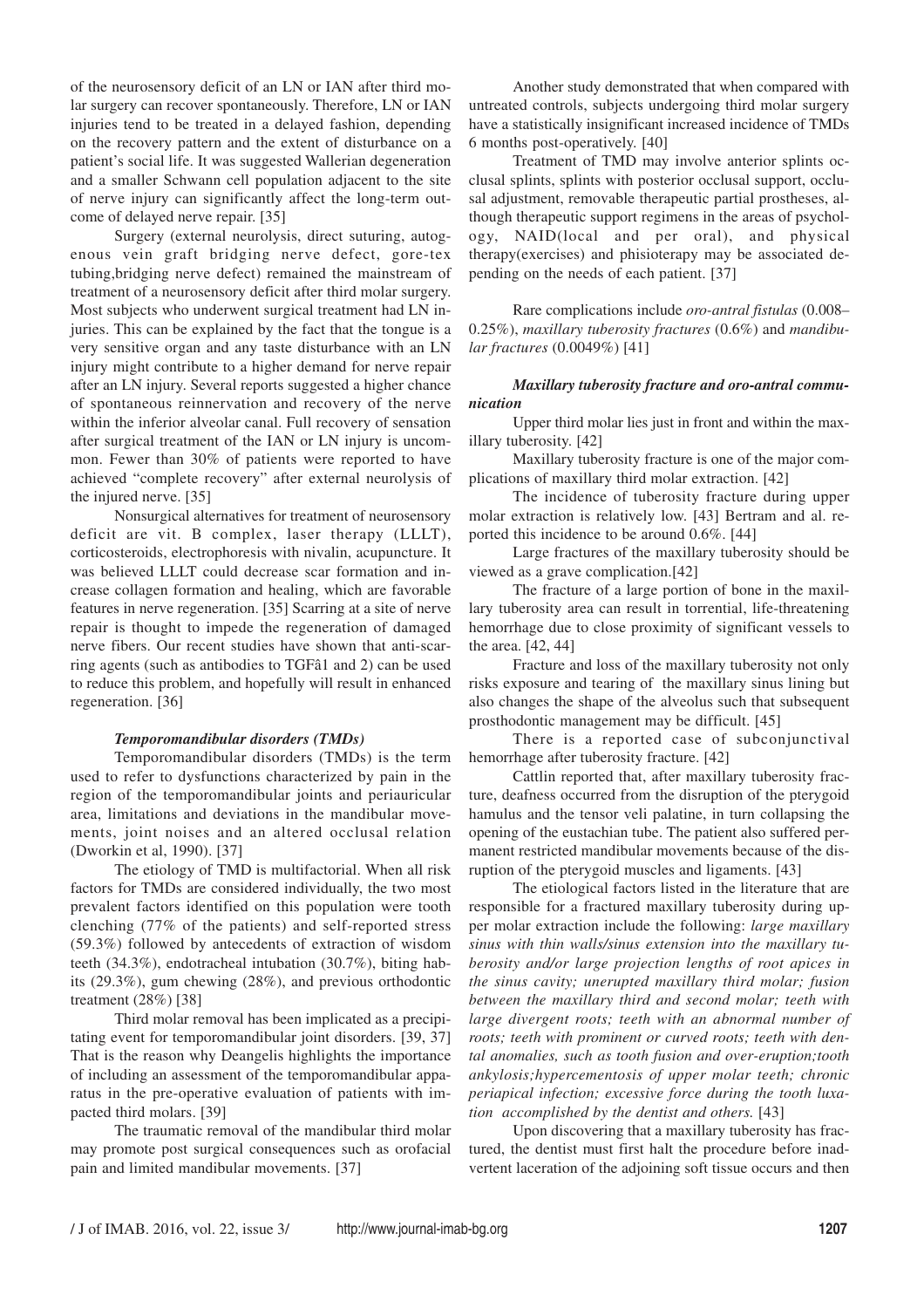determine the extent of the fracture by palpating the mobile fragment. After performing the dissection of the soft tissues, immediate removal of the small fractures, including the tooth with small bony fragments, may be the best option, because of the difficulty incurred when attempting to retain the bone.When a large bony fragment is present, it is recommended (i) that the extraction be abandoned and surgical removal of the tooth be performed using root sectioning, (ii) that the dentist tries to detach the fractured tuberosity from the roots, or (iii) that the dentist stabilizes the mobile part $(s)$ of the bone by means of a rigid fixation technique for 4–6 weeks and, at a future moment, attempts a surgical removal without the use of a forceps. [43]

*Oroantral communication* is the consequence of a loss of continuity between the maxillary sinus and the oral cavity. Sinus floor perforation occurs due to the close anatomical relationship between this structure and the distal teeth. [46]

Oroantral communications (OAC) are common surgical complications of dental procedures. An oroantral fistula is a pathological condition in which the oral and antral cavities have a permanent communication by means of a fibrous conjunctive tissue fistula coated by epithelium. [47]

Intraoperative fracture of the root, higher degree of impaction and higher age of the patient are associated with a greater likelihood of oroantral perforation. [48]

A study of 465 extractions and 592 osteotomies of the upper third molars revealed that 13% were related directly to the diagnosis of a perforated maxillary sinus. Acute oroantral communication occurred as a result of the removal of completely impacted teeth in 24%, by removal of partially impacted teeth in 10% and in fully erupted third molars in 5% of all cases. These differences are significant. In 83%, the diameter of the oroantral perforation was less than 3 mm. In 19% of all sinus openings, a buccal sliding flap was used to close the extraction wound.[48]

OACs 2 mm in diameter or smaller are likely to close spontaneously, without the need for surgical intervention. [47] If the exposure of lining is at the apex of a deep socket with stable bone walls, and the coagulum is not displaced or breaks down, then it may not be necessary to make arrangements for complete soft tissue closure but to simply inform the patient, give advice on post-operative care and review as necessary. [45]

It has been recognised for many years that some small oroantral communications will heal without the formation of a fistula or chronic sinusitis. However, this will depend upon many factors including the health of the patient and their oral soft tissues, the presence or absence of preexisting infection, the dimensions of the tooth socket and the postoperative care provided by the patient. [45]

OACs 3 mm in diameter or larger, or OACs associated with maxillary or periodontal inflammation, may persist , and surgical closure is recommended. Several techniques have been used for OAC resolution, such as the use of mucoperiosteal flaps (vestibular, palatine, lingual or combined), bone grafts, or buccal fat pad grafts (Bichat ball). [47] Grafting of the pedicled buccal fat pad is thought to be an efficient, safe and easy alternative to a larger oroantral fistula closure. Pedi-

cled buccal fat pad grafting could corrected the defect without generating any sequelae and/or great postoperative discomfort to the patient.[47]

# *Mandibular fractures*

Mandibular fractures are a rare but severe complication of third molar removal. [49]

Reports of mandibular fracture during and after third molar removal are uncommon. [50]

The incidence is reported to range from 0.0046% to 0.0075%. It may occure, either operatively, as an immediate complication during surgery or postoperatively as a late complication, usually within the first 4 weeks post surgery. [51]

Its occurrence is likely to be multifactorial including: age, gender, angulation, laterality, extent and degree of impaction, relative volume of the tooth in the jaw, preexisting infection and associated pathologies (bone lesions) contributing to the risk of fracture. [49, 51] Other important factors are the anatomy of the teeth and the features of the teeth roots. [52]

Weakening of the mandible as a result of decrease in its bone elasticity during aging may be the cause of the higher incidence of fractures reported among patients over 40 years of age at the time of surgery. [51] De Silva reported that fractures predominantly occur in patients who are older than 25 years. [52]

Men may be more likely to have late fractures [53]. The effect of gender may be related to biting force. Males usually show higher levels of biting force as compared to females. [51]

Patients having full dentition are able to produce peak levels of biting forces, that are transmitted to the weak mandible during mastication and consequently the risk of fracture is high, regardless of gender. [51]

The literature indicates that the risk of pathological (late) fracture of the mandibular angle after third molar surgery for total inclusions (class II-III, type C) is twice that of partial inclusions due to the necessity of ostectomies more generous than those for partial inclusions. [52]

The true incidence of postoperative mandibular fractures as a result of the extraction is difficult to establish, as there are reports on postoperative traumatic mandibular fractures that could have happened with an intact mandible, and the occurrence of the two conditions may be just a coincidence. [51]

Postoperative fractures were more common than intraoperative fractures (2.7:1) and occurred most frequently in the second and third weeks (57%). [49] Other studies show that 67.8% of fracture cases happened in the second and third week post surgery. [52] A 'cracking' noise was the most frequent presentation (77%). [49] Such cracking noise reported by the patient should alert to a possible fracture, even if initially the fracture is radiologically undetectable. [51]

Intraoperative fractures were more frequent among females (M:F - 1:1.3) [49]

Pathological mandibular fractures were typically located anterior to the mandibular angle. [54] Wagner et al. noticed a significant prevalence of fractures on the left side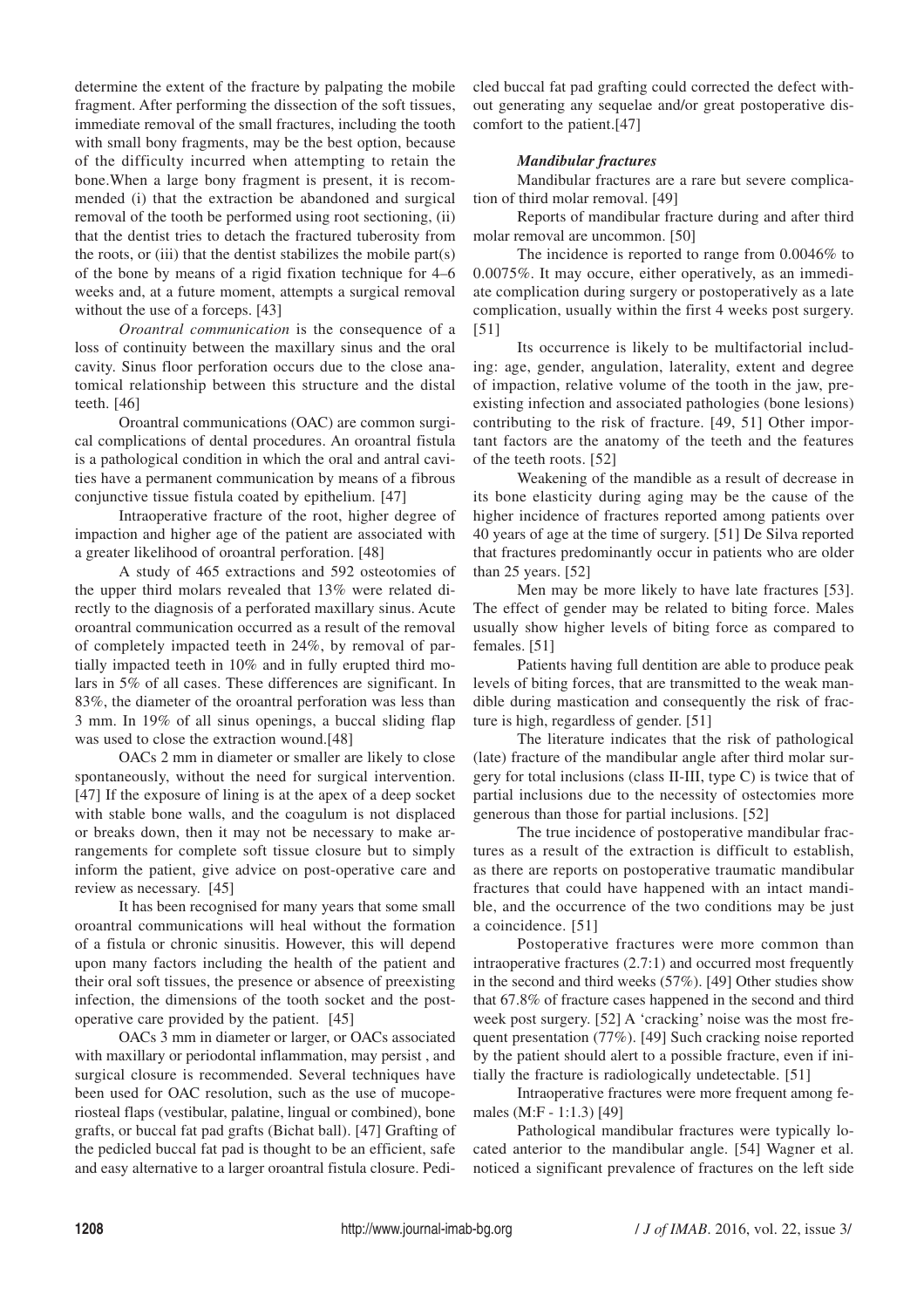of the patient (70%) over the right side. This was explained by better visualization and control of the applied force by the surgeon on the right side of the patient as compared to the left side.[51] The danger of an immediate jaw fracture can be avoided by means of proper instrumentation and by refraining from excessive force on the bone. The tooth should be sectioned in such a way as to minimize the extent of bone removal and force caused by instrumentation. [50] It is more likely to occur with young or less experienced professionals. [51] The postoperative or late fractures usually occur during the second or third postoperative week, and are probably as a result of high level of biting forces during mastication, when the patient was feeling better. [51]

This is why it is extremely important to always provide adequate instructions to the patient in order to avoid early masticatory loads and prevent this complication. [52] In selective cases, it is recommended that the patient follow a soft diet for up to 4 weeks after the operation. [54]

## **CONCLUSION**

Although clinical conditions associated with retained third molars are well understood, little is known about the impact of those conditions on the quality of life among affected patients. There is growing recognition that the impact of oral conditions on quality of life is an important outcome that can be quite useful in making treatment decisions. All the information in this review could be useful for the clinicians in order to show all the surgical and pharmacologic parameters that may influence the postoperative discomfort in the third molar surgeries.

#### **REFERENCES:**

1. Azenha MR, Kato RB, Bueno RBL, Neto PJO, Ribeiro MC. Accidents and complications associated to third molar surgeries performed by dentistry students. *Oral Maxillofac Surg.* 2014 Dec;18(4):459-464. [PubMed]

2. Miloro M, Ghali GE, Larsen PE, Waite PD, Decker BC. Peterson's principles of oral and maxillofacial surgery. Inc Hamilton, Second Edition, 2004.

3. Blondeau F, Daniel NG. Extraction of impacted mandibular third molars: postoperative complications and their risk factors. *J Can Dent Assoc.* 2007 May;73(4):325. [PubMed]

4. Khan A, Khitab U, Khan MT. Mandibular third molars: pattern of presentation and postoperative complications. *Pakistan Oral & Dental Journal.* 2010 Dec;30(2):307-312

5. Atalay B, Guler N, Cabbar F, Sencift K. Determination of incidence of complications and life quality after mandibular impacted third molar surgery. Belgrade, Serbia, 2008. XII. Congress of Serbian Association of Maxillofacial Surgeons with International Participation First Meeting of Maxillofacial Surgeons of Balkans. Oral Presentation

6. Darawade DA, Kumar S, Mehta R, Sharma AR, Reddy GS. In search of a better option: Dexamethasone versus methylprednisolone in third molar impaction surgery. *J Int Oral Health.* 2014 Nov-Dec;6(6):14-17. [PubMed]

7. Ayaz H, Rehman AU, Din FU. Post-operative complications associated with impacted mandibular third molar removal. *Pakistan Oral & Dental Journal.* 2012 Dec;32(3):389-392.

8. Grossi GB, Maiorana C, Giarramone RA, Borgonovo A, Beretta M, Farronato D, et al. Effects of submucosal injection of dexamethasone on postoperative discomfort after third molar surgery: A prospective study. *J Oral Maxillofac Surg.* 2007 Nov; 65(11):2218-26. [PubMed]

9. Schultze-Mosgau S, Schmelzeisen R, Frölich JC, Schmele H. Use of ibuprofen and methylprednisolone for the prevention of pain and swelling after removal of impacted third molars. *J Oral Maxillofac Surg.* 1995 Jan;53(1):2-7. [PubMed]

10. Hooley JR, Francis FH. Bethamethasone in traumatic oral surgery. *J Oral Surg.* 1969 Jun;27(6):398-403. [PubMed]

11. ElHag M, Coghlan K, Christmas P, Harvey W, Harris M. The antiinflammatory effects of dexamethasone and therapeutic ultrasound in oral surgery. *Br J Oral Maxillofac Surg.* 1985 Feb;23(1):17-23. [PubMed]

12. Suarez-Cunqueiro MM, Gutwald R, Reichman J, Otero-Cepeda XL, Schmelzeisen R. Marginal flap versus paramarginal flap in impacted third molar surgery: A prospective study. *Oral Surg Oral Med Oral Pathol Oral Radiol Endod.* 2003 Apr; 95(4):403-8. [PubMed]

13. Kirk DG, Liston PN, Tong DC, Love RM. Influence of two different flap designs on incidence of pain, swelling, trismus, and alveolar osteitis in the week following third molar surgery. *Oral Surg Oral Med Oral Pathol Oral Radiol Endod.* 2007 Jul;104(1): e1–6.  $[PubMed]$ 

14. Szmyd L. Impacted teeth. *Dent Clin North Am.* 1971 Apr;15(2):299- 318. [PubMed]

15. Pasqualini D, Cocero N, Castella A, Mela L, Bracco P. Primary and secondary closure of the surgical wound after removal of impacted mandibular third molars:a comparative study. *Int J Oral Maxillofac Surg.* 2005 Jan;34(1):52-7. [PubMed]

16. Dubois DD, Pizer ME, Chinnis RJ. Comparison of primary and secondany closure techniques after removal of impacted mandibular third molars. *J Oral Maxillofac Surg.* 1982 Oct;40(10):631-4. [PubMed]

17. Holland CS, Hinole MO. The influence of closure or dressing of third molar sockets on post-operative swelling and pain. *Br J Oral Maxillofac Surg.* 1984 Feb;22(1):65-71. [PubMed]

18. de Brabander EC, Cattaneo G. The effect of surgical drain together with a secondary closure technique on postoperative trismus, swelling and pain after mandibular 3rd molar surgery. *Int J Oral Maxillofac Surg*. 1988 Apr;17(2):119-21. [PubMed]

19. Waite PD, Cherala S. Surgical outcomes for suture-less surgery in 366 impacted third molar patients. *J Oral Maxillofac Surg.* 2006 Apr;64(4):669- 73. [PubMed]

20. Chukwuneke FN, Oji C, Saheeb DB. A comparative study of the effect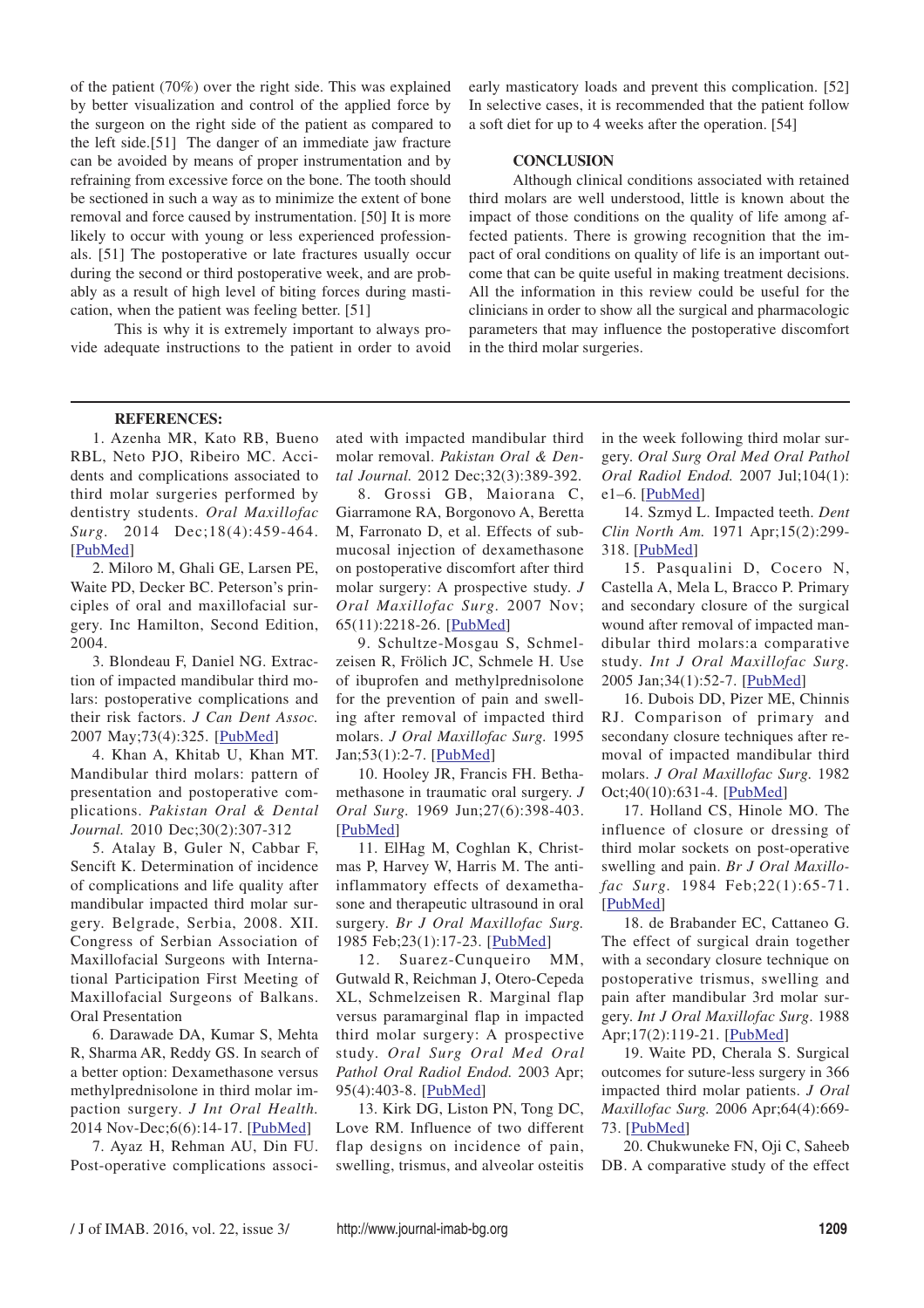of using a rubber drain on postoperative discomfort following lower third molar surgery. *Int J Oral Maxillofac Surg.* 2008 Apr;37(4):341-4. [PubMed]

21. Rakprasitkul S, Pairuchvej V. Mandibular third molar surgery with primary closure and tube drain. *Int J Oral Maxillofac Surg.* 1997 Jun;26(3): 187-190. [PubMed]

22. Ordulu M, Aktas I, Yalcin S, Azak AN, Evlioðlu G, Disçi R, et al. Comparative study of the effect of tube drainage versus methylprednisolone after third molar surgery. *Oral Surg Oral Med Oral Pathol Oral Radiol Endod.* 2006 Jun;101(6):e96-100. [PubMed]

23. Sortino F, Pedulla E, Masoli V. The Piezoelectric and Rotatory Osteotomy Technique in Impacted Third Molar Surgery: Comparison of Postoperative Recovery. *J Oral Maxillofac Surg.* 2008 Dec;66(12):2444-8. [PubMed]

24. Shearer J, McManners J. Comparison between the use of an ultrasonic tip and a microhead handpiece in periradicular surgery: A prospective randomised trial. *Br J Oral Maxillofac Surg.* 2009 Jul;47(5):386-8. [PubMed]

25. Robiony M, Polini F, Costa F, Sembronio S, Zerman N, Politi M. Endoscopically assisted intraoral vertical ramus osteotomy and piezoelectric surgery in mandibular prognathism. *J Oral Maxillofac Surg.* 2007 Oct; 65(10):2119-24. [PubMed]

26. van der Westhuijzen AJ, Becker PJ, Morkel J, Roelse JA. A randomized observer blind comparison of bilateral facial ice pack therapy with no ice therapy following third molar surgery. *Int J Oral Maxillofac Surg.* 2005 May;34(3):281–6. [PubMed]

27. Markovic A, Todorovic Lj. Effectiveness of dexamethasone and lowpower laser in minimizing oedema after third molar surgery: A clinical trial. *Int J Oral Maxillofac Surg.* 2007 Mar; 36(3):226-9. [PubMed]

28. Laureano Filho JR, de Oliveira e Silva ED, Batista CL, Gouveia FM. The influence of cryotherapy on reduction of swelling, pain and trismus after third-molar extraction. *J Am Dent Assoc.* 2005 Jun;136(6):774-8. [PubMed]

29. Sortino F, Cicciù M. Strategies used to inhibit postoperative swelling following removal of impacted lower third molar. *Dent Res J (Isfahan).* 2011 Oct; 8(4):162-171. [PubMed]

30. Marghalani A, Lodi G, Figini L, Sardella A, Carrassi A, Del Fabbro M, Furness S. Antibiotic prophylaxis reduces infectious complications but increases adverse effects after third-molar extraction in healthy patients. *JADA.* 2014 May;145(5):476-478. [CrossRef]

31. Vezeau PJ. Dental Extraction Wound Management: Medicating Postextraction Sockets. *Int J Oral Maxillofac Surg*. 2000, May;58(5): 531-537. [PubMed]

32. Aravena PC, Velásquez RC, Rosas C. Signs and symptoms of postoperative compliacations in third molar surgery*. J Int Dent Med Res.* 2015; 8(3):140-146

33. Alling CC 3rd. Dysesthesia of the lingual and inferior alveolar nerves following third molar surgery. *J Oral Maxillofac Surg.* 1986 Jun;44(6):454- 7. [PubMed]

34. Hillerup S, Stoltze K. Lingual nerve injury in third molar surgery I. Observations on recovery of sensation with spontaneous healing. *Int J Oral Maxillofac Surg.* 2007 Oct;36(10): 884-9. [PubMed]

35. Leung YY, Fung PPL, Cheung LK. Treatment Modalities of Neurosensory Deficit After Lower Third Molar Surgery: A Systematic Review. *J Oral Maxillofac Surg.* 2012 Apr;70(4):768-78. [PubMed]

36. Robinson PP, Loescher AR, Yates JM, Smith KG. Current management of damage to the inferior alveolar and lingual nerves as a result of removal of third molars. *Br J Oral Maxillofac Surg.* 2004 Aug;42(4),285- 292. [PubMed]

37. Palinkas M, Nassar RMA, Nassar MSP, Bataglion SA, Bataglion C, Sverzut CE et al. Limited mandibular movements after removal of the mandibular third-molar:use of the anterior bite plane and complementary therapies. *TANG.* 2012; 2(1):61-64. [CrossRef]

38. Robin O, Chiomento A. Prevalence of risk factors for temporomandibular disorders: a retrospective survey from 300 consecutive patients seeking care for TMD in a French dental school. *Int J Stomatol Occlusion* *Med.* 2010 Dec;3(4):179-186. [CrossRef]

39. DeAngelis AF, Chambers IG, Hall GM. Temporomandibular joint disorders in patients referred for third molar extraction. *Aust Dent J.* 2009 Dec;54(4):323-325. [PubMed]

40. Juhl GI, Jansen TS, Norholt SE, Svensson P. Incidence of symptoms and signs of TMD following third molar surgery: a controlled, prospective study. *J Oral Rehabil.* 2009 Mar; 36(3):199-209. [PubMed]

41. Kandasamy S, Rinchuse DJ. The wisdom behind third molar extractions. *Aust Dent J.* 2009 Dec;54(4): 284-292. [PubMed]

42. Thirumurgan K, Munzanoor RRB, Prasad GA, Sankar K. Maxillary tuberosity fracture and subconjunctival hemorrhage following extraction of maxillary third molar*. J Nat Sci Biol Med.* 2013 Jan-Jun; 4(1): 242–245. [CrossRef]

43. Chrcanovic BR, Freire-Maia B. Considerations of maxillary tuberosity fractures during extraction of upper molars: a literature review. *Dent Traumatol.* 2011 Oct;27(5):393-398. [PubMed]

44. Bertram AR, Rao ACA, Akbiyik KM, Haddad S, Zoud K. Maxillary tuberosity fracture: a life-threatening haemorrhage following simple exodontia. *Aust Dent J.* 2011 Jun;56(2): 212-215. [CrossRef]

45. G. Bell. Oro-antral fistulae and fractured tuberosities. *Br Dent J.* 2011 Aug;211(3):119-123. [PubMed] [CrossRef]

46. Coello JR, Villegas AH. Oroantral communication. A case report. *Revista ADM*. 2013; 70 (4):209- 212

47. Filho ROV, Giovanella F, Karsburg RM, Torriani MA. Oroantral communication closure using a pedicled buccal fat pad graft. Rev odonto ciênc. 2010; 25(1):100-103

48. Rothamel D, Wahl G, d'Hoedt B, Nentwig GH, Schwarz F, Becker J. Incidence and predictive factors for perforation of the maxillary antrum in operations to remove upper wisdom teeth: Prospective multicentre study. British Journal of oral and maxillofacial surgery. 2007 July;45(5):387-391. [PubMed]

49. Ethunandan M, Shanahan D,